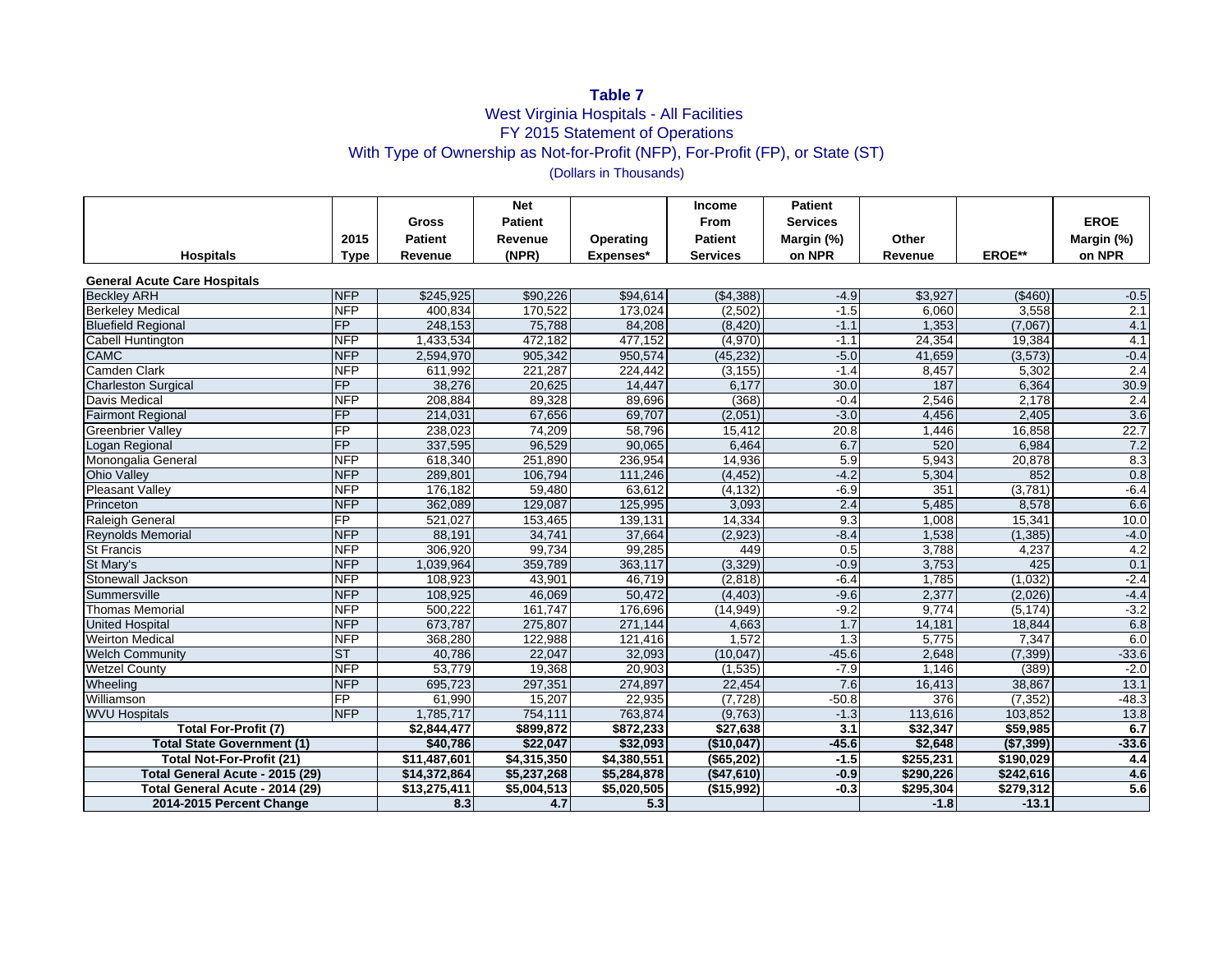### **Table 7**

# West Virginia Hospitals - All Facilities FY 2015 Statement of Operations With Type of Ownership as Not-for-Profit (NFP), For-Profit (FP), or State (ST)

## (Dollars in Thousands)

|                                          |             | <b>Gross</b>   | <b>Net</b><br><b>Patient</b> |           | Income<br>From  | <b>Patient</b><br><b>Services</b> |          |                  | <b>EROE</b> |
|------------------------------------------|-------------|----------------|------------------------------|-----------|-----------------|-----------------------------------|----------|------------------|-------------|
|                                          | 2015        | <b>Patient</b> | Revenue                      | Operating | <b>Patient</b>  | Margin (%)                        | Other    |                  | Margin (%)  |
| <b>Hospitals</b>                         | <b>Type</b> | Revenue        | (NPR)                        | Expenses* | <b>Services</b> | on NPR                            | Revenue  | <b>EROE**</b>    | on NPR      |
|                                          |             |                |                              |           |                 |                                   |          |                  |             |
| <b>Critical Access Hospitals</b>         |             |                |                              |           |                 |                                   |          |                  |             |
| <b>Boone Memorial</b>                    | <b>NFP</b>  | 60,402         | 23,401                       | 24,165    | (764)           | $-3.3$                            | 1,909    | 1,145            | 4.9         |
| <b>Braxton County</b>                    | <b>NFP</b>  | 27,834         | 15,655                       | 17,194    | (1, 538)        | $-9.8$                            | 1,059    | (479)            | $-3.1$      |
| <b>Broaddus</b>                          | <b>NFP</b>  | 22,675         | 15,702                       | 16,091    | (389)           | $-2.5$                            | 1,949    | 1,560            | 9.9         |
| <b>Grafton City</b>                      | <b>NFP</b>  | 25,230         | 17,728                       | 19,497    | (1,769)         | $-10.0$                           | 1,148    | (621)            | $-3.5$      |
| <b>Grant Memorial</b>                    | <b>NFP</b>  | 64.462         | 32,393                       | 32,334    | 59              | 0.2                               | 610      | 670              | 2.1         |
| Hampshire                                | <b>NFP</b>  | 45,301         | 22,955                       | 23,515    | (560)           | $-2.4$                            | (276)    | (836)            | $-3.6$      |
| <b>Jackson General</b>                   | <b>NFP</b>  | 70.966         | 26,625                       | 25,925    | 700             | 2.6                               | 753      | 1,453            | 5.5         |
| Jefferson                                | <b>NFP</b>  | 90.728         | 50.189                       | 46.947    | 3.242           | 6.5                               | 1,639    | 4.881            | 9.7         |
| <b>Minnie Hamilton</b>                   | <b>NFP</b>  | 27,066         | 17,653                       | 21,698    | (4,045)         | $-22.9$                           | 3,041    | (1,003)          | $-5.7$      |
| Montgomery                               | <b>NFP</b>  | 42,279         | 19,576                       | 21,325    | (1,750)         | $-8.9$                            | 1,930    | 181              | 0.9         |
| <b>Plateau Medical</b>                   | FP          | 144,039        | 38,199                       | 32,779    | 5,420           | 14.2                              | 91       | 5,511            | 14.4        |
| Pocahontas                               | <b>NFP</b>  | 17,451         | 11,520                       | 11,442    | 78              | 0.7                               | 265      | 344              | 3.0         |
| Potomac Valley                           | <b>NFP</b>  | 35,796         | 20,924                       | 20,543    | 381             | 1.8                               | 344      | $\overline{725}$ | 3.5         |
| <b>Preston Memorial</b>                  | <b>NFP</b>  | 50,189         | 31,144                       | 29,357    | 1.786           | 5.7                               | 751      | 2,537            | 8.1         |
| <b>Roane General</b>                     | <b>NFP</b>  | 50,812         | 23,704                       | 27,286    | (3, 582)        | $-15.1$                           | 2,793    | (788)            | $-3.3$      |
| St Joseph's                              | <b>NFP</b>  | 99,747         | 41,873                       | 40,766    | 1,108           | 2.6                               | 1,598    | 2,706            | 6.5         |
| Sistersville General                     | <b>NFP</b>  | 21,844         | 11,317                       | 12,431    | (1, 114)        | $-9.8$                            | 563      | (551)            | $-4.9$      |
| <b>Summers ARH</b>                       | <b>NFP</b>  | 38,944         | 13,347                       | 14,028    | (682)           | $-5.1$                            | 986      | 304              | 2.3         |
| <b>War Memorial</b>                      | <b>NFP</b>  | 38.488         | 21,377                       | 21,364    | 12              | 0.1                               | 1.130    | 1.142            | 5.3         |
| <b>Webster County</b>                    | <b>NFP</b>  | 24,557         | 14,571                       | 16,202    | (1,631)         | $-11.2$                           | 1,039    | (592)            | $-4.1$      |
| <b>Total For-Profit (1)</b>              |             | \$144,039      | \$38,199                     | \$32,779  | \$5,420         | 14.2                              | \$91     | \$5,511          | 14.4        |
| <b>Total Not-For-Profit (19)</b>         |             | \$854,772      | \$431,653                    | \$442,108 | (\$10,456)      | $-2.4$                            | \$23,232 | \$12,776         | 3.0         |
| <b>Total Critical Access - 2015 (20)</b> |             | \$998.811      | \$469.851                    | \$474,887 | ( \$5,036)      | $-1.1$                            | \$23,323 | \$18,287         | 3.9         |
| Total Critical Access - 2014 (20)        |             | \$925,775      | \$450,628                    | \$457,185 | ( \$6,557)      | $-1.5$                            | \$22,251 | \$15,694         | 3.5         |
| 2014-2015 Percent Change                 |             | 7.9            | 4.3                          | 3.9       |                 |                                   | 4.8      | 16.5             |             |

#### **Long Term Acute Care (LTCH)**

| <b>Acuity Specialty (WV)</b>  | 57,961    | 12,579   | 12,850   | (271)   | ົ<br>ے. ے | (340)     | (610)   | $-4.9$ |
|-------------------------------|-----------|----------|----------|---------|-----------|-----------|---------|--------|
| Cornerstone                   | 53.009    | 13.710   | 1.344    | 2,366   |           | (16)      | 2,350   | 17.    |
| <b>Select Specialty</b>       | 49.619    | 18.426   | 16.481   | .945    | 10.6      |           | 1,952   | 10.6   |
| <b>Total LTACH - 2015 (3)</b> | \$160,590 | \$44,715 | \$40,675 | \$4,040 | 9.0       | (\$348)   | \$3,691 | 8.3    |
| Total LTACH - 2014 (2)        | \$94,726  | \$32,025 | \$27,114 | \$4,912 | 15.3      | \$8       | \$4,919 | 15.4   |
| 2014-2015 Percent Change      | 69.5      | 39.6     | 50.0     |         |           | $-4687.6$ | $-25.0$ |        |

#### **Long Term Acute Care - Same Facilities Comparison\*\*\***

| 2015(2)<br>Total<br>. Com<br><b>Hospitals</b><br>Баше | \$102.629 | 135 <br>$+22$<br>DJZ. | \$27.825   | \$4.311 | 13.4 | (S9)  | \$4.302  | $\overline{\phantom{a}}$<br>$\overline{ }$<br>10.4 |
|-------------------------------------------------------|-----------|-----------------------|------------|---------|------|-------|----------|----------------------------------------------------|
| <b>Change for</b><br>Hospitals<br>Same<br>Percent .   | o.əl      | 0.3                   | . .<br>∠.o |         |      | 216.1 | <br>14.0 |                                                    |